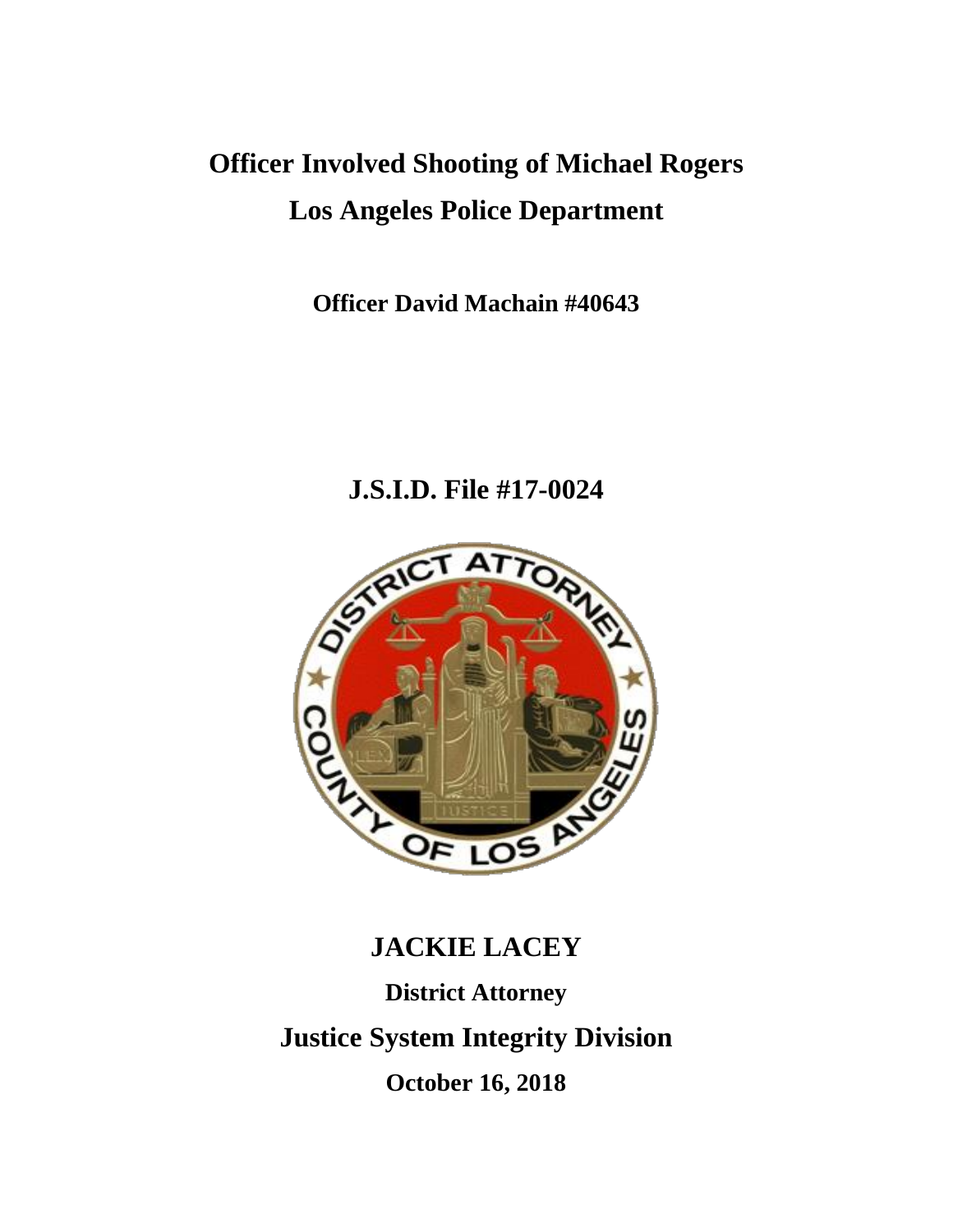### **MEMORANDUM**

| TO:             | COMMANDER ALAN HAMILTON<br>Los Angeles Police Department<br>Force Investigation Division<br>100 West First Street, Suite 431<br>Los Angeles, California 90012 |
|-----------------|---------------------------------------------------------------------------------------------------------------------------------------------------------------|
| FROM:           | <b>JUSTICE SYSTEM INTEGRITY DIVISION</b><br>Los Angeles County District Attorney's Office                                                                     |
| <b>SUBJECT:</b> | <b>Officer Involved Shooting of Michael Rogers</b><br>J.S.I.D. File J17-0024<br>F.I.D. File #F003-17                                                          |

DATE: October 16, 2018

The Justice System Integrity Division of the Los Angeles County District Attorney's Office has completed its review of the January 10, 2017, fatal shooting of Michael Rogers by Los Angeles Police Department (LAPD) Officer David Machain. It is our conclusion that Officer Machain acted in lawful self-defense and in lawful defense of another.

The District Attorney's Command Center was notified of the shooting on January 10, 2017, at approximately 6:30 p.m. The District Attorney Response Team responded and was given a briefing and a walk-through of the scene.

The following analysis is based on various reports submitted by the LAPD Force Investigation Division (FID). The compelled statement of Officer Machain was considered in this analysis.

#### **FACTUAL ANALYSIS**

On Tuesday, January 10, 2017, at approximately 4:30 p.m., Bryan A. and Herman J. were working their shifts at the front desk of the Luma luxury condominium and apartment complex (the Luma) located at 1110 South Hope Street. Bryan A. and Herman J. received complaints regarding a trespasser, later identified as Michael Rogers, who was causing a disturbance on the fifteenth floor of the complex.

At approximately 4:41 p.m., Bryan A. located Rogers as he exited an elevator on the first floor of the Luma and then escorted him out through an exit leading into an alley immediately south of the building.<sup>1</sup> Rogers walked a short distance west back to South Hope Street where he

<sup>1</sup> As part of their investigation, LAPD detectives obtained video surveillance from the elevator which Rogers rode down to the first floor of the Luma. The video surveillance shows Rogers alone inside the elevator, pacing, and randomly pushing elevator buttons. Rogers was also recorded removing a large knife from his waistband, which he hid moments before the elevator doors opened and he was located by Bryan A.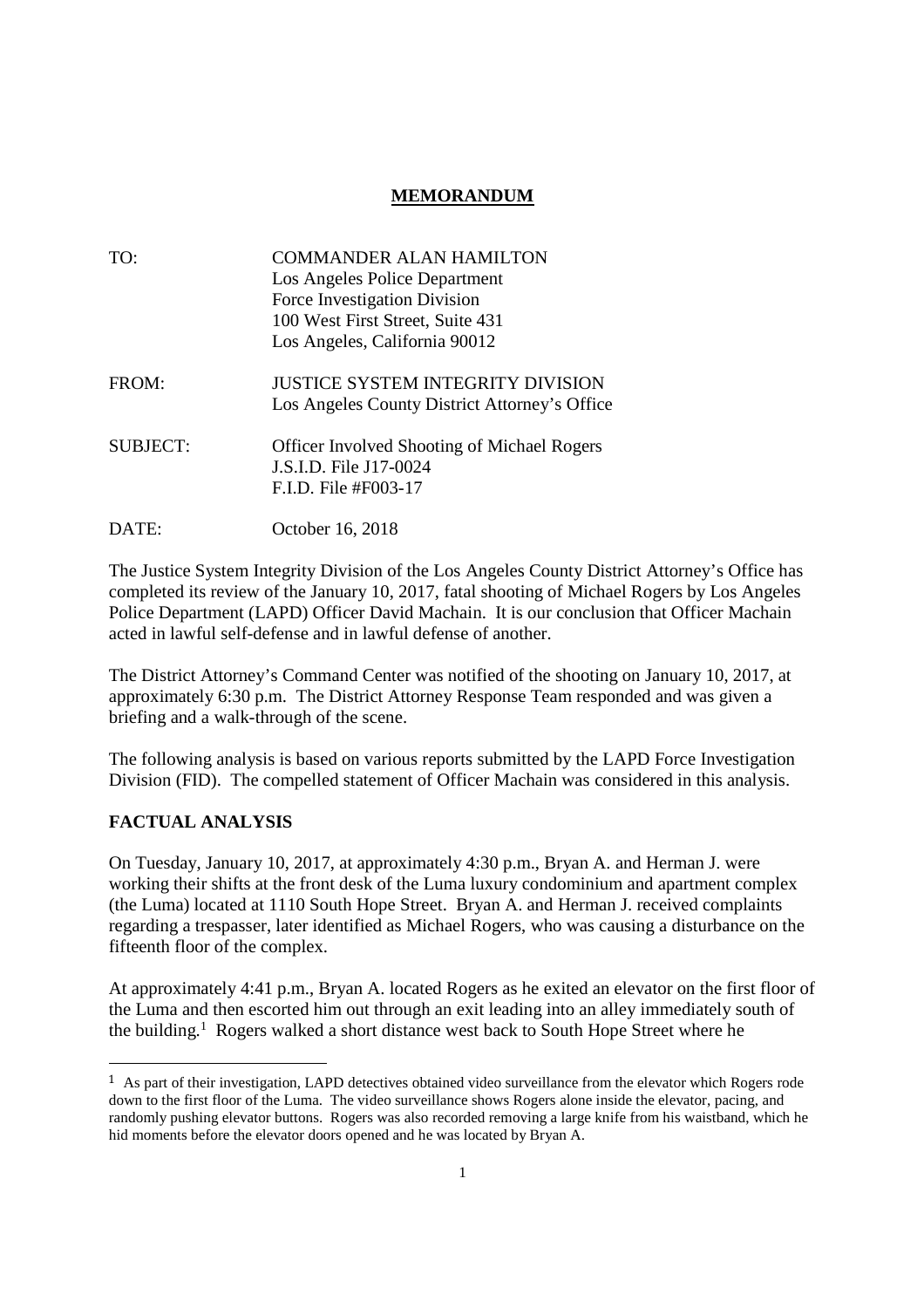approached a parked and unoccupied Los Angeles Department of Transportation (D.O.T.) vehicle parked south of the Luma near the mouth of the alley.

The driver of the D.O.T. vehicle, Officer Reginald J., had stopped to cite an illegally parked vehicle. As Officer Reginald J. walked towards the vehicle, he heard someone behind him say, "All I wanna do is die!" Officer Reginald J. turned around and saw Rogers get into the driver's side of his D.O.T. vehicle. He attempted to pull Rogers out of the car, but was unsuccessful.

Bryan A., who was still in the alley, came to Officer Reginald J.'s aid. He opened the door of the D.O.T. vehicle, punched Rogers in the arm and attempted to pull him out. Rogers pulled a large knife out of his waistband.<sup>2</sup> Bryan A. quickly got out of the D.O.T. vehicle. Fearing that he would be stabbed, Officer Reginald J. immediately backed away from Rogers who exited the driver's side door of the vehicle and walked towards Officer Reginald J. still holding the knife.

At approximately the same time, LAPD Officers Tony Gonzalez and David Machain, were in a marked patrol vehicle driving south on South Hope Street when they were spotted by Officer Reginald J. and Bryan A. Both officers were in full uniform. Bryan A. waved to get their attention and pointed at Rogers.<sup>3</sup> Gonzalez and Machain saw that Rogers was holding a large knife.

When Gonzalez stopped the patrol car near the Luma, Rogers jogged towards the car brandishing the knife in his hand. Gonzalez attempted to reverse the patrol car to distance himself from Rogers but was obstructed by a car stopped behind him. Rogers approached the patrol car as he yelled, "Kill me!" Gonzalez accelerated forward as Rogers struck the driver's side of the patrol vehicle with the knife. Herman J., who had been inside the Luma, walked outside in time to see Rogers strike the patrol car.

Gonzalez drove a short distance south on South Hope Street, negotiated a U-turn, and then drove back towards the location where they had encountered Rogers. Before the officers could return, however, Rogers crossed to the west side of South Hope Street and entered a business named Club Pilates. Multiple witnesses inside the club saw Rogers with a knife in his hand yelling, "I want to kill myself." The witnesses fled to a bathroom and back room to avoid being attacked by Rogers. Rogers attempted to open the bathroom door but was unsuccessful.

Witness Herman J., who had seen Rogers enter Club Pilates, stood at the entrance of the business and screamed at Rogers to get his attention. Rogers spotted Herman J. and walked towards him. At approximately the same time, Gonzalez and Machain parked their patrol car outside of Club Pilates. Machain exited the patrol car, stood near the driver's side door frame and told Herman J., along with other civilians near Club Pilates, to leave the area. Moments later, Rogers exited Club Pilates still holding the knife in his right hand. Machain unholstered his service weapon and pointed it at Rogers, while ordering him to "Drop the Knife!" Rogers, who was

<sup>&</sup>lt;sup>2</sup> The knife used by Rogers was recovered after the officer involved shooting and was booked into evidence. The knife has a six and a half inch-blade and a five-inch wooden handle.

<sup>&</sup>lt;sup>3</sup> A review of the evidence in this case indicates that the officers were passing by the Luma at approximately 4:47 p.m.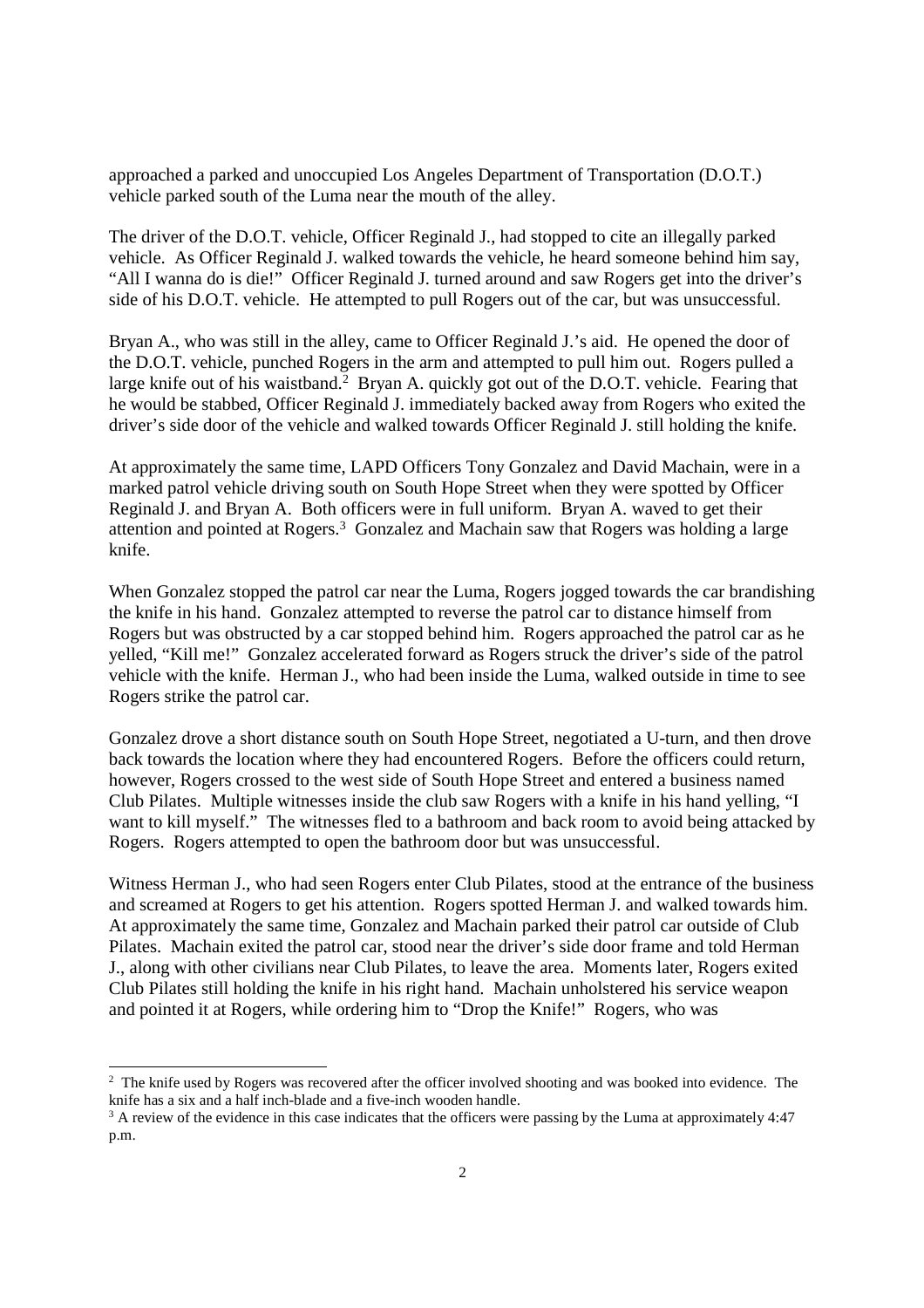approximately twenty-six feet away from Machain, did not comply with his order and immediately sprinted towards him yelling, "I'm going to fucking kill you!"

When Rogers was approximately fifteen feet away, Machain fired his service weapon once while he began moving backwards to prevent Rogers from stabbing him. Machain again ordered Rogers to drop the knife. Rogers did not comply and instead continued running towards Machain. Machain continued to back up and fired his service weapon at Rogers several more times.<sup>4</sup> Rogers came within inches of Machain before he finally collapsed. Rogers was shot eight times.<sup>5</sup>

As Rogers laid on the asphalt, he refused to comply with Machain's orders to drop the knife and instead raised it to his (Rogers') throat and to the back of his head. Rogers did not let go of the knife even after he became unconscious and stopped moving.<sup>6</sup> Rogers was ultimately transported to the California Hospital Medical Center and was pronounced dead by Doctor Phillipe L.

After the shooting, multiple LAPD units arrived at the scene to assist Gonzalez and Machain and to conduct an investigation of the officer involved shooting. Rogers' roommate, Jennifer T., approached an unidentified officer at the scene and told him that she had found a woman with a large laceration on her neck laying on the hallway floor of her apartment which was located close by.<sup>7</sup> Jennifer T. had also observed coagulated blood under and around the woman's body. LAPD Homicide investigators were assigned to conduct a homicide investigation based on the information provided by Jennifer T.

Based upon video surveillance, interviews of Jennifer T., the inspection of the apartment shared by Jennifer T. and Rogers, and other evidence, LAPD homicide investigators concluded that Rogers had murdered Lisa R., a maintenance worker from his building, sometime between approximately 3:45 p.m., when she and Rogers entered Rogers' apartment, and 4:33 p.m., when Rogers left his apartment alone. Lisa R.'s body was discovered by Jennifer T. at approximately 5:17 p.m. Inside the apartment, LAPD investigators located the knife used by Rogers to stab Lisa R. to death. $8$ 

<sup>4</sup> A video surveillance camera without audio, affixed to a parking structure across from the Luma, captured Rogers' interaction with D.O.T. Officer Reginald J., in addition to capturing Rogers running at and then striking Gonzalez and Machain's patrol vehicle with his knife. The video surveillance also captured Rogers charging, knife in hand, towards Machain. Machain is shown momentarily standing next to his patrol vehicle but then backing up while shooting Rogers, who continued to run towards him until he collapsed after being shot eight times. Video of the officer involved shooting was also captured by Luis F., a bystander, who used his cell phone to record Rogers from overhead as he ran towards Machain with the knife yelling, "I'm going to fucking kill you!" Machain is clearly depicted backing away from Rogers, who continued to run towards Machain even as he was shot multiple times. The officer involved shooting was also captured on Machain's body worn camera and was also observed by several witnesses including Herman J., Officer Reginald J, Bryan A., Jorge O., Jorge M. and Melvin M.

<sup>&</sup>lt;sup>5</sup> During their investigation, LAPD investigators determined that Machain fired his first round when Rogers was approximately 15 feet away. Machain was forced to quickly walk backwards approximately 31 feet to avoid being stabbed by Rogers.

<sup>&</sup>lt;sup>6</sup> The knife was ultimately kicked out of Rogers' hand by Machain and an LAPD officer at the location assigned to Central Division. Machain restrained Rogers' wrist while the other officer kicked the knife out of Rogers' hand.

<sup>&</sup>lt;sup>7</sup> At the time Jennifer T. reported the murder to the LAPD officer, she did not know that Rogers was the subject of an officer involved shooting. The officer to whom she first reported the murder was not identified.

<sup>8</sup> The knife used by Rogers to kill Lisa R. was not the same knife he used to attack Machain.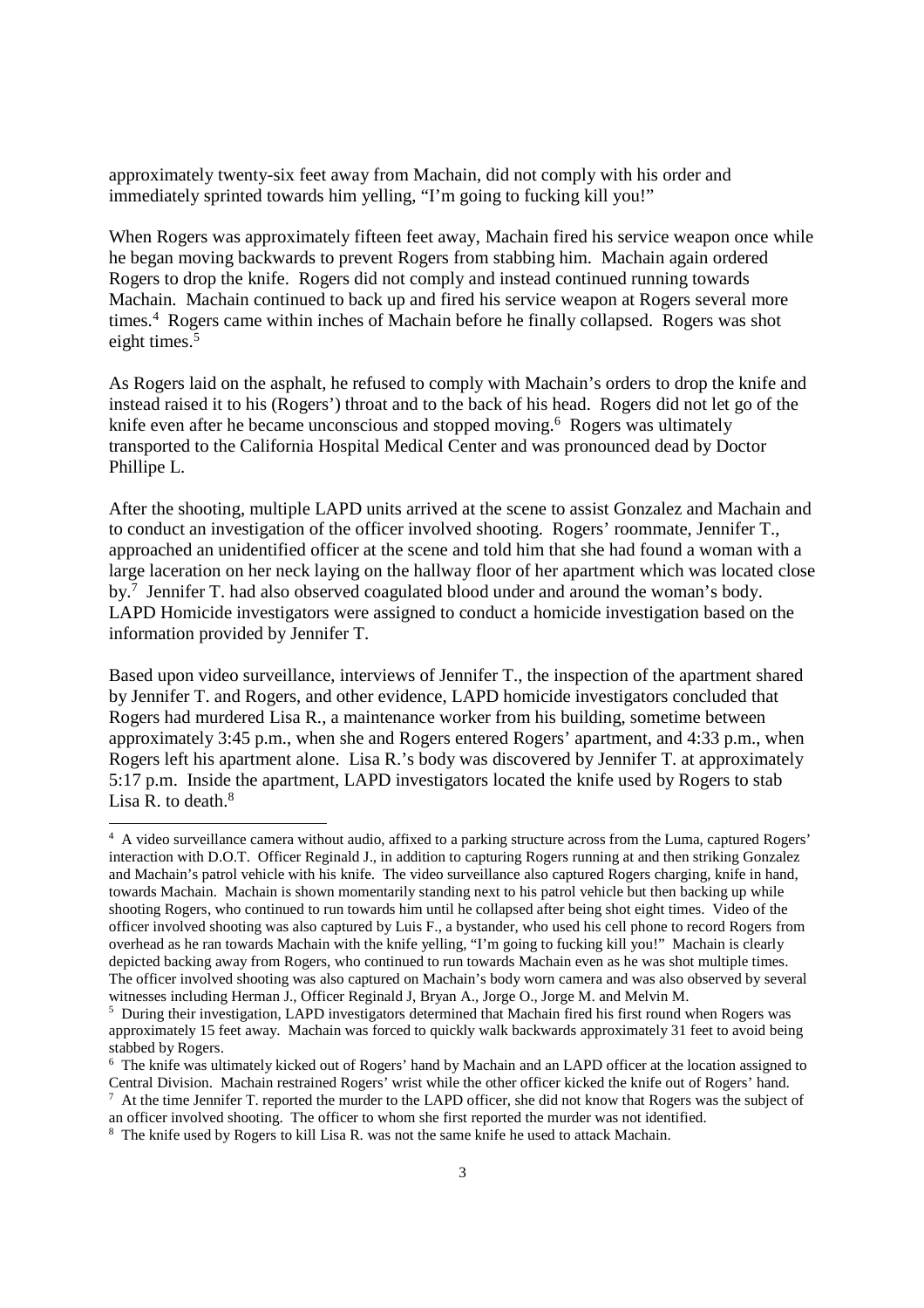On January 16, 2017, Deputy Medical Examiner Martina Kennedy conducted an autopsy of Rogers' body and determined that Rogers had suffered eight gunshot wounds. Kennedy concluded that Rogers' cause of death was multiple, fatal gunshot wounds.

Blood samples taken from Rogers' body tested positive for the presence of Fluoxetine and Ethanol.<sup>9</sup> Rogers' blood alcohol concentration was determined to be 0.101 percent.

# *Statement of Officer David Machain<sup>10</sup>*

Officer David Machain was interviewed on January 11, 2017, by LAPD FID detectives regarding his actions during this officer involved shooting. The LAPD orders officers who are involved in an officer involved shooting incident to submit to questioning concerning the performance of their official duties, and Machain was ordered to do so in the present case. Machain's statement, which is corroborated by Gonzalez and several witnesses who observed the shooting, is summarized as follows.



<sup>9</sup> Flouxetine is a selective serotonin reuptake inhibitor (SSRI) used to treat mental health conditions such as depression and obsessive compulsive disorder.

 $10$  Unlike private citizens, public sector employees can be forced to submit to questioning regarding the performance of their official duties and, so long as they are not required to waive their privilege against self-incrimination, their refusal to submit to such questioning can result in administrative discipline including termination from public service. *Gardner v. Broderick* (1968) 392 U.S. 273, 278; *Uniformed Sanitation v. City of New York* (1968) 392 U.S. 280, 284-285. Machain, like any individual, possesses a right under the Fifth Amendment of the United States Constitution to be free from being compelled to give testimony against himself. *Uniformed Sanitation v. City of New York, supra, at 284-285.* Because the LAPD ordered him to answer questions which might expose him to criminal liability, the LAPD compelled Machain to participate in an interview. The effect of this legal compulsion is that Machain's statement cannot be used against him in a criminal proceeding, nor can any material derived from the compelled statement be used against him. *Garrity v. New Jersey* (1967) 385 U.S. 493, 496-497; *Spielbauer v. County of Santa Clara* (2009) 45 Cal.4<sup>th</sup> 704, 715. Further, because these compelled statements are part of Machain's police personnel file, the statements are confidential and may not be disclosed absent an evidentiary showing and court order. Penal Code section 832.7.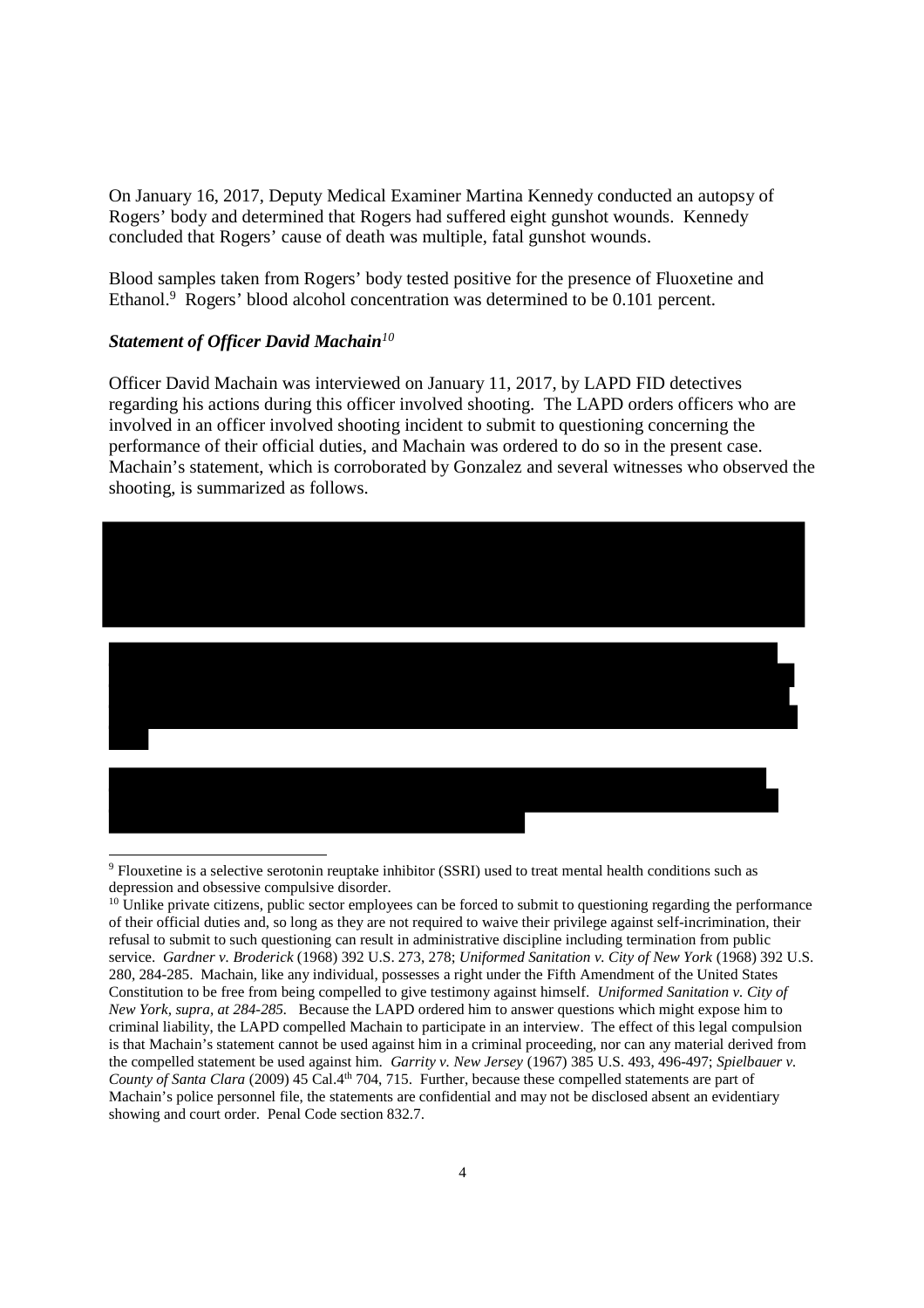# **LEGAL ANALYSIS**

The use of deadly force in self-defense or in the defense of another is justifiable if the person claiming the right actually and reasonably believed the following: (1) that he or someone else was in imminent danger of being killed or suffering great bodily injury; (2) that the immediate use of force was necessary to defend against that danger; and (3) that he used no more force than was reasonably necessary to defend against that danger. See, *CALCRIM No. 505*.

The test for whether an officer's actions were objectively reasonable is "highly deferential to the police officer's need to protect himself and others." *Munoz v. City of Union City* (2004) 120 Cal.App.4th 1077, 1102. Reasonableness of force used by an officer depends on the facts and circumstances of each particular case, including the severity of the crime at issue, whether the suspect poses an immediate threat to the safety of the officers or others, and whether he is actively resisting arrest or attempting to evade arrest by flight. *Graham v. Connor* (1989) 490 U.S. 386, 396. "The reasonableness of the particular force used must be judged from the perspective of a reasonable officer on the scene, rather than with the 20/20 vision of hindsight." *Id.* "The calculus of reasonableness must embody allowance for the fact that police are often forced to make split-second judgments—in circumstances that are tense, uncertain, and rapidly evolving—about the amount of force that is necessary in a particular situation." *Id.* at 396-97.

In California, the evaluation of the reasonableness of a police officer's use of deadly force is determined by applying a reasonable person acting as a police officer standard. *People v. Mehserle* (2012) 206 Cal.App.4th 1125, 1146 (holding that California law "follows the objective 'reasonable person' standard—the trier of fact is required to evaluate the conduct of a reasonable person in the defendant's position [citations omitted] . . . the jury should consider all relevant circumstances surrounding the defendant's conduct. This enables the jury to evaluate the conduct of a reasonable person functioning as a police officer in a stressful situation—but this is not the same as following a special 'reasonable police officer' standard.")

## **CONCLUSION**

The evidence reviewed in the present case demonstrates that Officer David Machain reasonably believed that he, his partner and nearby civilians were in danger of being severely injured or killed by Michael Rogers.

When Machain and Gonzalez first observed Rogers near the Luma, they saw that he was armed with a knife and was threatening Officer Reginald J. and Bryan A. Rogers then turned his attention to the officers, charged their vehicle, and struck the vehicle with the knife in his hand.

11